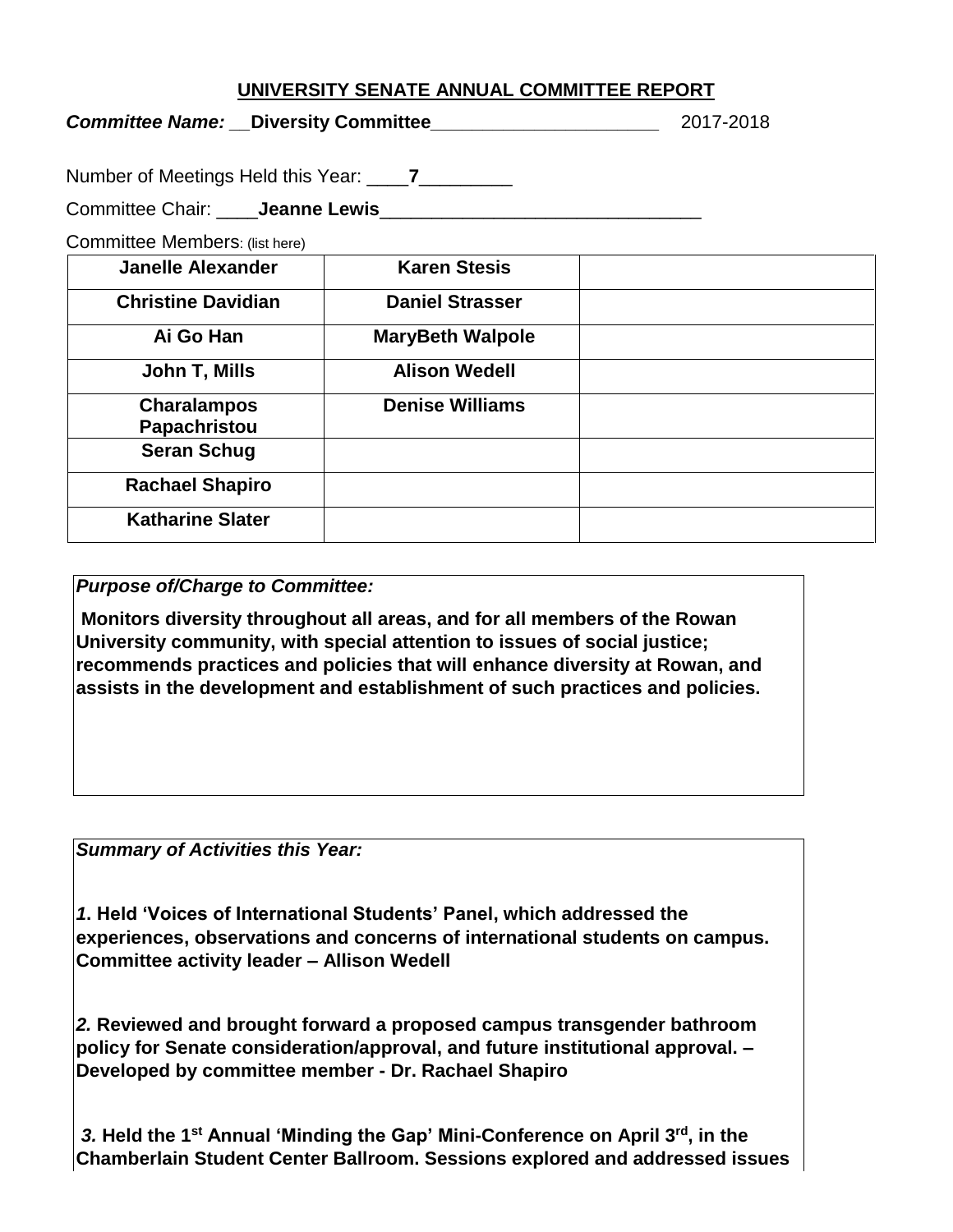**related to the 2010 Gap Report of the Educational Trust Fund, and the divide that exist at Rowan related to student retention and graduations rates between African American and White students. Participants expressed strong desire to have more opportunities like this. Sessions included:**

**- Gap Overview – Presented by Dr. MaryBeth Walpole and Dr. John T. Mills**

**- Student Video Documentary- 'Exploring Rowan's Achievement Gap', provided by students from the Writing Arts Department. Workshop Leader Dr. Rachael Shapiro.**

**- Student workshop, Emotional Agility and Creating Community: Understanding, and Dealing with Stress at the University. Workshop Leader, Dr. Seran Schug.**

**4. Sponsored the 5th Annual Excellence in Diversity Awards Ceremony/Dinner, for Faculty, Professional Staff and Students. Keynote Speaker, Dr. Beena Sukumaran. Award recipients:**

**- Nicole Milan Tyner – Excellence in Diversity for Scholarship**

**- Dr. Tabbetha Dobbins – Excellence in Diversity for Social Activism**

**- Dr. Alicia Monroe – Excellence in Diversity for Social Activism**

**- Oluseun Dairo – Excellence in Diversity for Scholarship** 

**- Daquan Washington – Excellence in Diversity for Social Activism**

**Dr. Maria Rosado – Excellence in Diversity for scholarship**

## **SUGGESTIONS & RECOMMENDATIONS**

2017-2018 **SUGGESTIONS:**

- **1. Diversity Committee should continue review and research regarding faculty/staff hiring practices. We are concerned that diversity in faculty/professional staff is not representative of student population.**
- **2. The Diversity Committee should follow-up with the status of the proposed official institutional transgender bathroom policy, submitted to the Senate spring semester 2018. Also, the Diversity Committee should develop 'open voice' opportunities for LGBTQ faculty/staff to discuss concerns and issues.**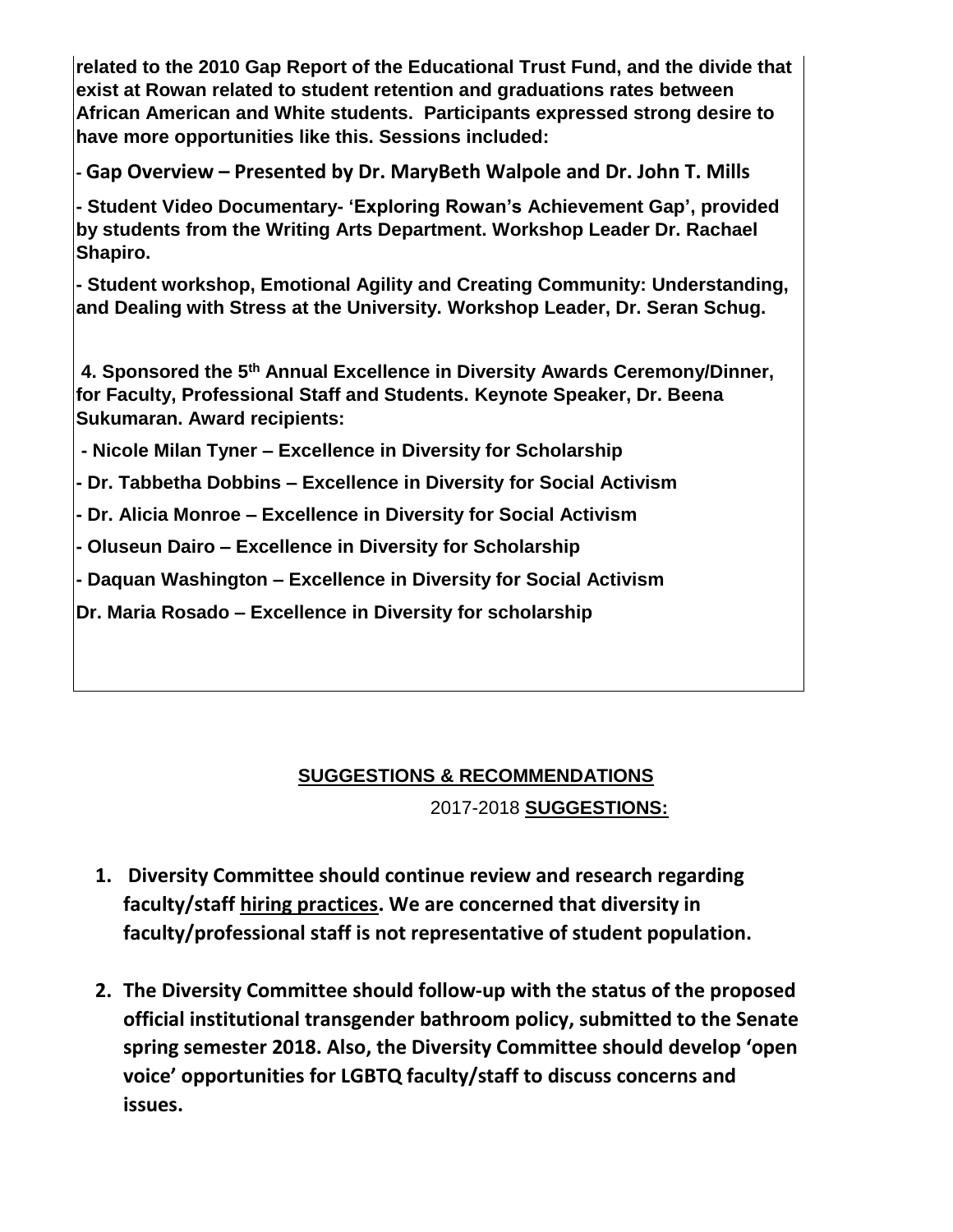- **3. The Diversity Committee should explore the establishment of the Green Dot program for students experiencing persecution, and discrimination. To provide education on the ways that bystanders and witnesses can act to support faculty, staff, and students who are being hurt or abused.**
- **4. The Diversity Committee should engage in research on developing ways to promote listening, acknowledgement, and understanding by administration, faculty, staff and students, regarding issues related to discrimination, marginalization and safety.**
- **5. The Diversity Committee should explore the idea of building mentorship and support systems for underrepresented groups.**
- **6. The Diversity should explore the use of Rowan's Art Gallery, as a space for multimedia installation of various expressive arts and narrative projects about diversity on Rowan's campuses.**
- **7. The Diversity Committee should maintain the diversity calendar of campus events and activities, with committee members rotating coverage/support.**
- **8. The Diversity Committee should revisit the 2010 and 2016 GAP Report of the Educational Trust Fund – with Dr. MaryBeth Walpole and Dr. Rory McElwee; with special attention given to Rowan's GAP status, and anticipated improvement initiatives.**
- **9. The Diversity Committee should invite Dr. Newell to discuss/address the university's commitment to diversity, and the development of a collaborative relationship for future diversity initiatives.**
- **10.The Diversity Committee, because of the lack of student award opportunities, should continue to be the sponsor of the Excellence in Diversity Award Celebration. Further: The committee should organize a sub-committee to address the need for a 'Diversity Budget' to include, but not be limited to the Excellence in Diversity Awards Ceremony, but also various other functions or activities, i.e. guest lecturers/speakers, etc.**